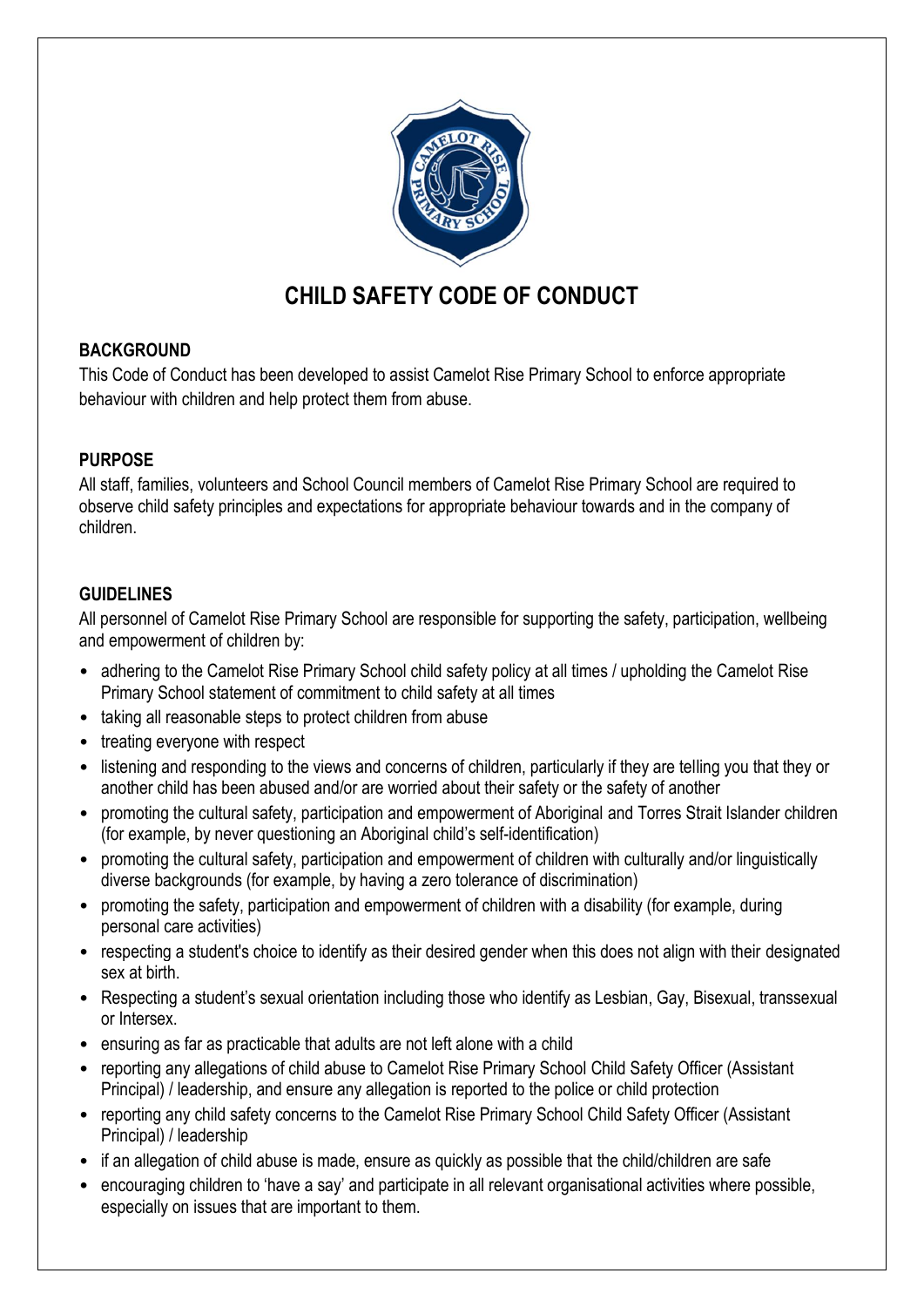### **IMPLEMENTATION**

#### **Staff and volunteers should not:**

- develop any 'special' relationships with children that could be seen as favouritism (for example, the offering of gifts or special treatment to specific children)
- exhibit behaviours with children which may be construed as unnecessarily physical (for example inappropriate sitting on laps. Sitting on laps could be appropriate sometimes, for example while reading a storybook to a small child in an open plan area)
- put children at risk of abuse (for example, by locking doors)
- do things of a personal nature that a child can do for themselves, such as toileting or changing clothes
- engage in open discussions of a mature or adult nature in the presence of children (for example, personal social activities)
- use inappropriate language in the presence of children
- express personal views on cultures, race or sexuality in the presence of children
- discriminate against any child, including his/her culture, race, ethnicity, disability, gender orientation or sexual identity
- have contact with a child or their family outside the school beyond that of their professional relationship or volunteer role. Accidental contact, such as seeing people in the street, is appropriate.
- have any online contact with a child or his/her family (unless necessary, for example providing families with notifications through Compass)
- ignore or disregard any suspected or disclosed child abuse.

By observing these standards you acknowledge your responsibility to immediately report any breach of this code to the Camelot Rise Primary School Child Safety Officer (Assistant Principal) / leadership.

If you believe a child is at immediate risk of abuse phone 000.

#### **EVALUATION**

This policy will be reviewed as part of the school's three-year review cycle or as required.

#### **RELEVANT DOCUMENTS AND LINKS**

#### **Camelot Rise's definition of Child Abuse is as such:**

**Child abuse** includes:

- (a) Any act committed against a child involving
	- (i) A sexual offense or
	- (ii) An offense under section 49B of the Crimes Act 1958 (grooming).
- (b) The infliction on a child of
	- (i) Physical violence; or
	- (ii) Serious emotional or psychological harm
	- (iii) Serious neglect of a child.

Further information on child safe standards can be found on the Department of Health and Human Services [website:](http://www.dhs.vic.gov.au/about-the-department/plans,-programs-and-projects/projects-and-initiatives/children,-youth-and-family-services/creating-child-safe-organisations) <www.dhs.vic.gov.au/about-the-department/plans,-programs-and-projects/projects-andinitiatives/children,-youth-and-family-services/creating-child-safe-organisations>

Additional resources for organisations in the child safe standards toolkit can be found on the [Department of](http://www.dhs.vic.gov.au/about-the-department/documents-and-resources/policies,-guidelines-and-legislation/child-safe-standards)  [Health and Human Services website:](http://www.dhs.vic.gov.au/about-the-department/documents-and-resources/policies,-guidelines-and-legislation/child-safe-standards) <www.dhs.vic.gov.au/about-the-department/documents-andresources/policies,-guidelines-and-legislation/child-safe-standards>. In particular, **[An Overview to the Victorian](http://www.dhs.vic.gov.au/__data/assets/word_doc/0005/955598/Child-safe-standards_overview.doc)**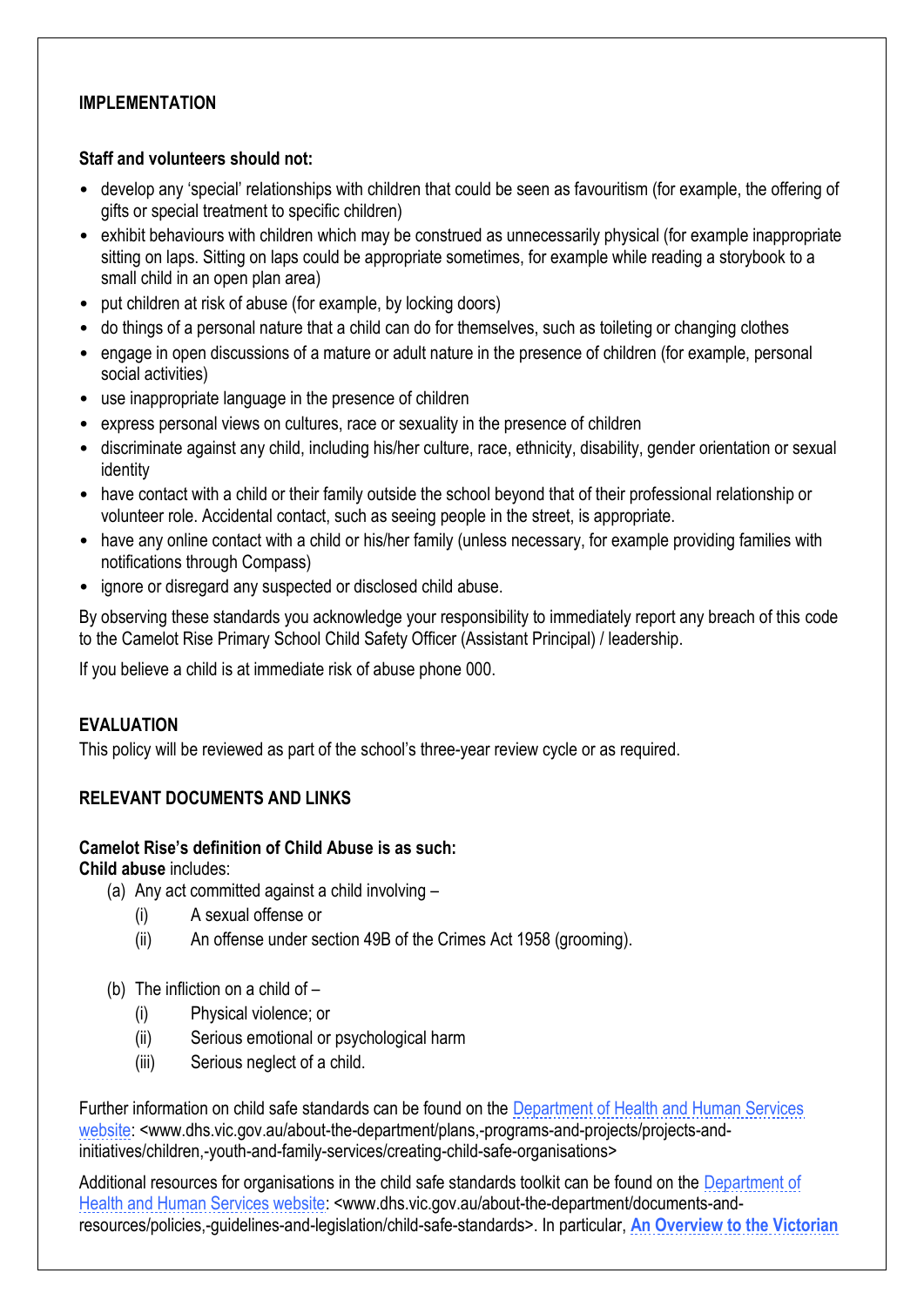**[child safe standards](http://www.dhs.vic.gov.au/__data/assets/word_doc/0005/955598/Child-safe-standards_overview.doc)**, has information to help organisations understand the requirements of each of the child safe standards, including examples of measures organisations can put in place, a self-audit tool and a glossary of key terms: <www.dhs.vic.gov.au/ data/assets/word\_doc/0005/955598/Child-safe-standards\_overview.doc>

**Note for registered schools:** a forthcoming Ministerial Order under the *Education and Training Reform Act 2006* will contain the minimum actions that schools must take to meet each of the child safe standards. There will be a lead in time before regulation will commence to allow schools time to prepare. The Department of Education and Training and the Victorian Registration and Qualifications Authority will provide information and materials specifically for schools to assist with capacity building and compliance.

**Registered schools** can contact the Department of Education and Training: [child.safe.schools@edumail.vic.gov.au](mailto:child.safe.schools@edumail.vic.gov.au)

Early childhood services operating under the *National Quality Framework* or *Children's Services Act 1996* should contact: [licensed.childrens.services@edumail.vic.gov.au](mailto:licensed.childrens.services@edumail.vic.gov.au)

For further information on Gender Identity visit: http://www.education.vic.gov.au/school/principals/spag/health/Pages/genderidentity.aspx

Licensed children's services enquiry line: 1300 307 415

### **CERTIFICATION**

This policy was endorsed by School Council at the meeting held on …. 2018.

| Principal | <b>School Council President</b> |
|-----------|---------------------------------|